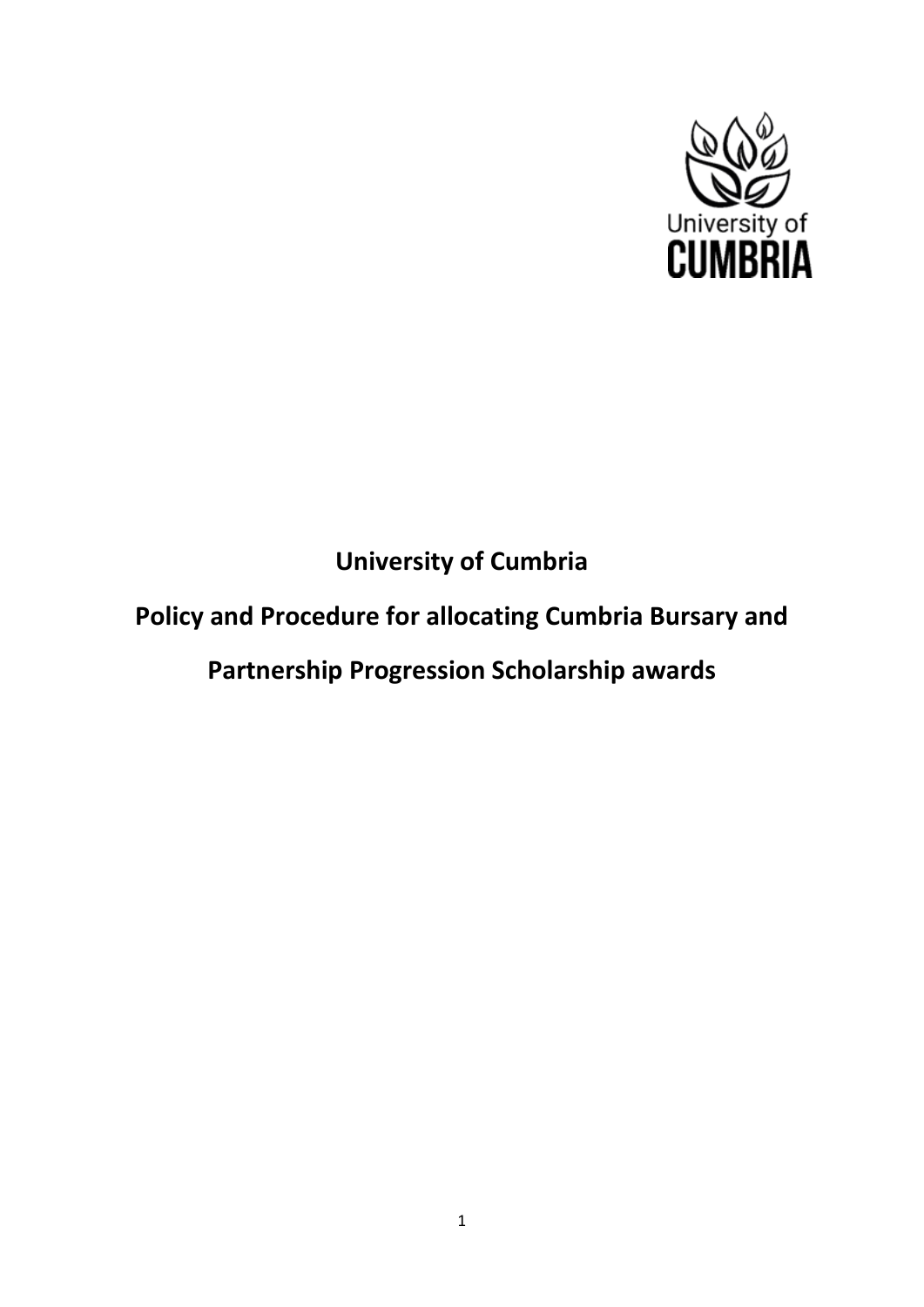#### Vision Statement

The bursary support package provided by the University of Cumbria offers financial support to students from disadvantaged backgrounds. The Cumbria Bursary award and Partnership Progression Scholarship is provided through a fixed number of bursaries and uses a scored prioritisation process to impartially rank all eligible applicants (with household incomes of less than £25,000 per annum) and award bursaries to those with the highest scores. The process prioritises those groups identified nationally and institutionally as experiencing more barriers to accessing and succeeding in higher education, such as students who have been in care or who have a disability.

The objectives of this policy and procedures document are to:

- 1. Provide students with cash payments, rather than fee waivers
- 2. To ensure students can access, participate and succeed on their course
- 3. Provide a fair and transparent process for awarding bursaries
- 4. Satisfy the requirements of the University of Cumbria Access and Participation Plan (previously known as the Access Agreement)

#### 1.0 Policy

This policy covers the Cumbria Bursary award and Partnership Progression Scholarship for new applicants starting their course after 1 September 2021 and should be read in conjunction with the [Student Financial Regulations.](https://www.cumbria.ac.uk/study/student-finance/undergraduate/) Students, who do not receive a Cumbria Bursary in their first year, are not eligible to receive one in subsequent years. Progression Scholarships are paid in the first year only. The Progression Scholarship may be received alongside the Cumbria Bursary if a recipient is eligible and ranked to receive both awards.

The awards available are as follows:

- The 3 or 4 year Cumbria Bursaries are worth £1,000 per year of study (full time) or £500 per year of study (part time\* for up to 5 years) for students entering onto full time or substantive part time undergraduate programmes. *\*Part time students must be studying at least 50% of the time and registered on a minimum three-year course.*
- Progression Scholarships are worth £500, paid in the first year only.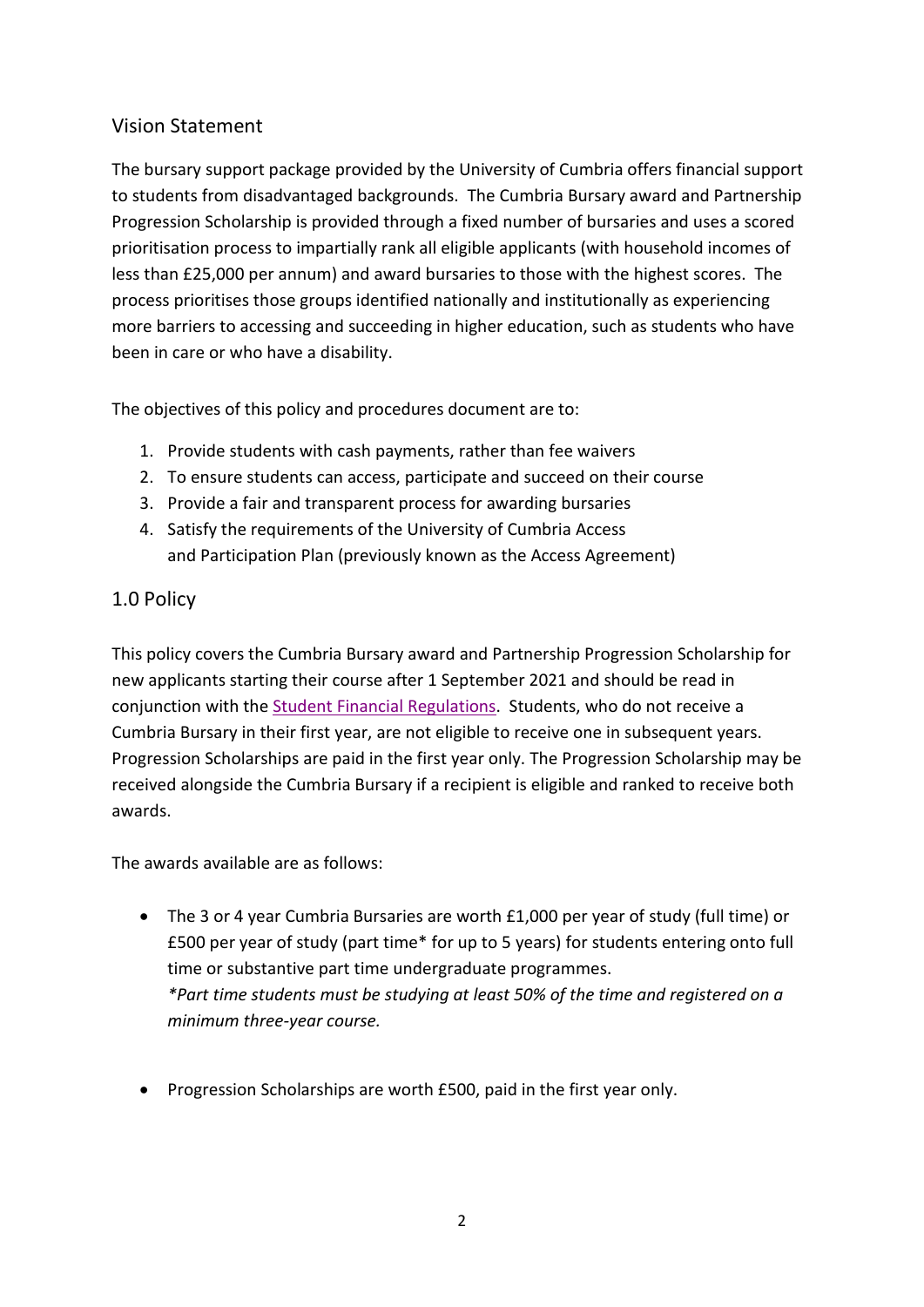A proportion of our Cumbria Bursaries will be allocated specifically to students who are aged 21 and over on the 1st September 2021, who also meet the eligibility criteria outlined below.

Returning students will continue to receive the Cumbria Bursary award in subsequent years of study up to the maximum allocation i.e. 3 or 4 years, providing they complete the online registration process and have no outstanding reassessments. Students who are required to repeat a year of study will receive the Cumbria Bursary during one repeat year only.

# **1.1 Eligibility and Prioritisation Criteria**

#### **Eligibility for the Cumbria Bursary**

- Student is entering into year 1 (level four) or integrated foundation year (level 3) of a specified undergraduate degree at the University of Cumbria
- Student has a household income of £25,000 or less as assessed by Student Finance England, Student Finance Wales, Student Finance Northern Ireland or Student Awards Agency Scotland. Assessed by funding provider before 4 October 2021.

Cumbria Bursaries will not be available to students who are:

- Studying as an apprentice
- studying less than 50 credits per year
- transferring from another institution
- undertaking a postgraduate qualification, including PGCE courses
- entering on to a course already holding an HE qualification e.g. Cert HE, HND or Foundation Degree.

#### **Prioritisation criteria for Cumbria Bursary**

Where there are more students who meet the criteria than there are awards, they are allocated according to the following prioritisation criteria:

- Your household income
- You have declared Care Leaver status\*
- You have declared a disability on your UCAS form
- You are from an area where not many people go into Higher Education. We use the participation of local areas (POLAR) classification to assess this, which is taken from <https://www.officeforstudents.org.uk/>

\*as confirmed via the Student Finance application process or direct to the University

#### **Eligibility for the Progression Scholarship**

• Student has progressed to the University of Cumbria from one of the designated [Further](https://www.cumbria.ac.uk/study/student-finance/scholarships-and-bursaries/)  [Education Partner Colleges](https://www.cumbria.ac.uk/study/student-finance/scholarships-and-bursaries/)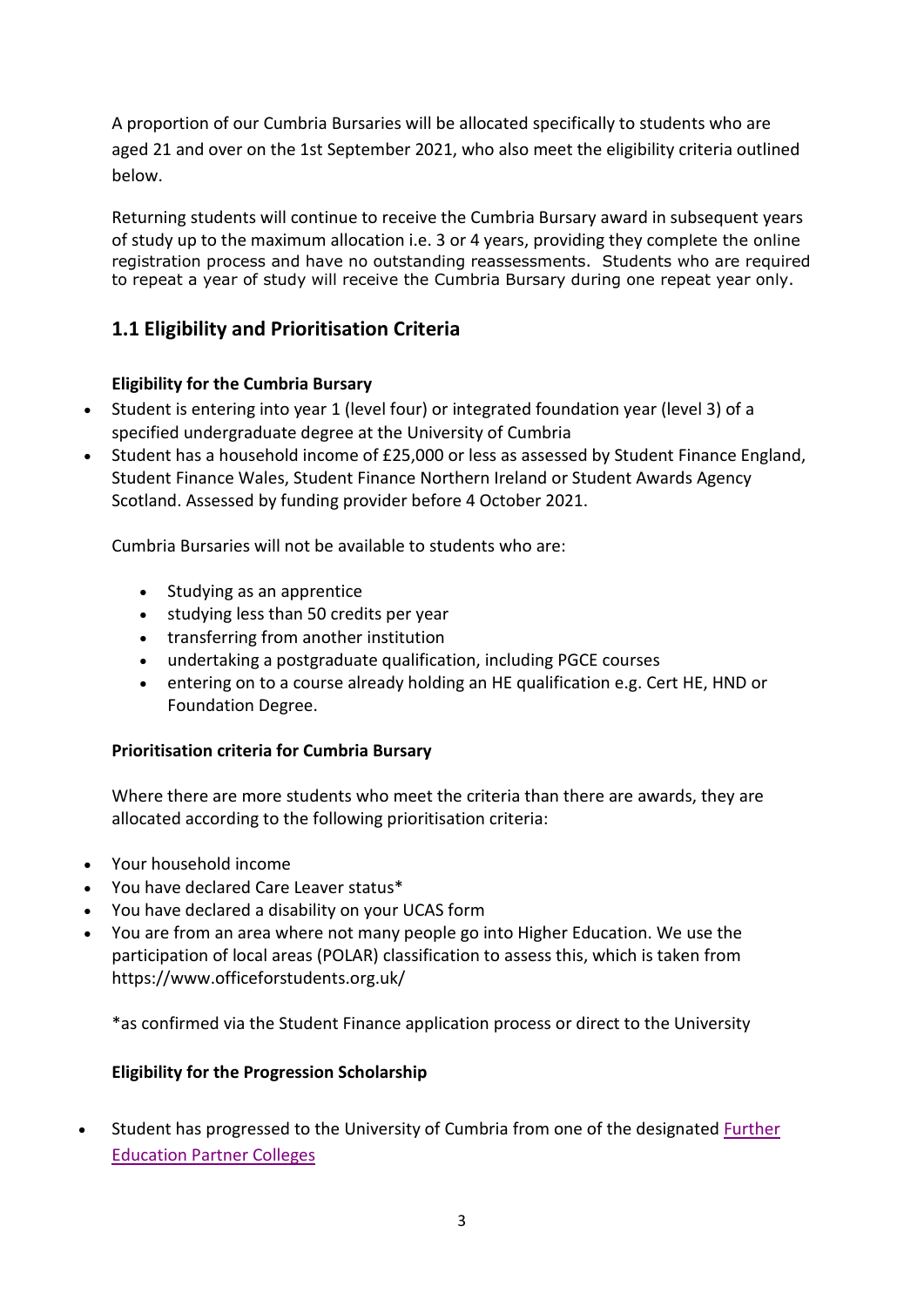- entering year 1 or integrated foundation year of a specified full time undergraduate degree at the University of Cumbria
- Student has a household income of £0 as assessed by Student Finance England, Student Finance Wales, Student Finance Northern Ireland or Student Awards Agency Scotland. Assessed by funding provider before 4 October 2021.

#### **Prioritisation Criteria for the Progression Scholarship**

Where there are more students who meet the criteria than there are awards available, these are allocated according to the following prioritisation criteria:

- Your household income is nil and you have declared Care Leaver status\*
- Your household income is nil and you have declared a disability to us

\*as confirmed via the Student Finance application process or direct to the University

## **1.2 Course Transfers and withdrawals**

If a student transfers between eligible courses (after completing the previous academic year) they will be entitled to the Cumbria Bursary award in the following academic year (subject to a maximum of 3 or 4 years). If a student withdraws from a course and has reapplied via UCAS for a new course, they can be considered for the Cumbria Bursary again, providing they do not hold an HE qualification.

#### **1.3 Part time students**

Part time students must be studying at least 50% of the time and registered on a minimum three-year course. For example, a part time student studying 50% of a full time three-year degree course would be entitled to receive £500 per year, for a maximum of three years.

## **1.4 Appeals Process**

There are a limited number of Cumbria Bursary awards available, allocated at the beginning of the first year of an eligible three or four year degree course. Often students meet the criteria for the Cumbria Bursary award but do not receive an award as there are usually more eligible students than awards available.

New students are scored again the prioritisation criteria to determine who receives an award. To maximise the beneficial impact of awards, and to maintain consistency, each student will be scored once only. Bursaries are only awarded to students in Level 3 or Level 4 of their course, though the bursary is paid in each year of study. The decision on granting Cumbria Bursary Awards made by the panel is final.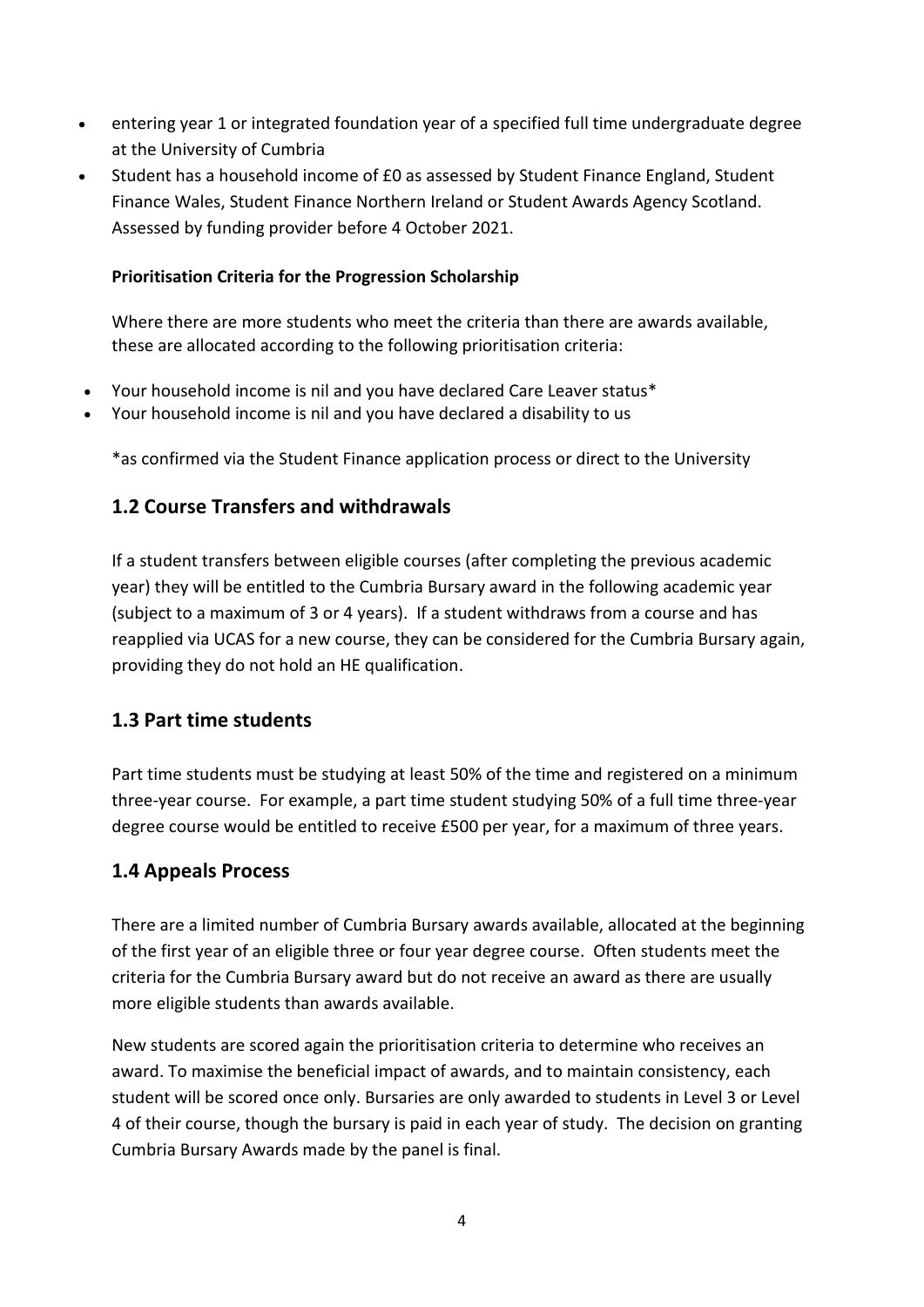If you do wish to appeal please email [moneyadvice@cumbria.ac.uk](mailto:moneyadvice@cumbria.ac.uk) with further details.

We aim to respond to an appeal within 10 working days of receipt.

## **1.5 Care Leavers**

The following are the defined status that the University of Cumbria will use when applying prioritisation criteria.

*Eligible child -* A child aged 16 and 17 who has been looked after for at least 13 weeks since the age of 14 and who are still looked after.

*Relevant child -* A child aged 16 and 17 who have been looked after for at least 13 weeks since the age of 14 and who have already left care.

*Former relevant child-* A young person over 18 who was previously 'eligible' or 'relevant'. Local authorities support this group at least until age 21 or until 25 if in education or training.

*Qualifying child-* Any young person under 21 (or 24 if in education or training) who ceases to be looked after or accommodated in a variety of other settings, or privately fostered, after the age of 16. This also includes young people who are under a special guardianship order.

It is acknowledged that there are students who have experienced the care system, who do not fit the criteria above. Each case will be considered on an individual basis; any award made will be subject to receiving evidence of time spent in care.

We request evidence of time spent in care, this can be an email or letter from:

- Social Worker/Social Services
- Local Authority
- **•** Pathway Team
- **Previous Tutor at Sixth Form/College**
- Local GP

Evidence can be sent to **[moneyadvice@cumbria.ac.uk](mailto:moneyadvice@cumbria.ac.uk)**

Alternatively, students can upload evidence via the online registration process. University of Cumbria will accept evidence of Care Leaver status, which has been flagged as 'Y' by the relevant funding body in the Higher Education Bursary and Scholarships System (HEBSS).

## **1.6 Evidence of income**

Full-time students do not need to apply separately for the Cumbria Bursary. Simply applying for statutory funding through the relevant funding body will enable us to assess eligibility alongside the information provided on the UCAS application form. It is important that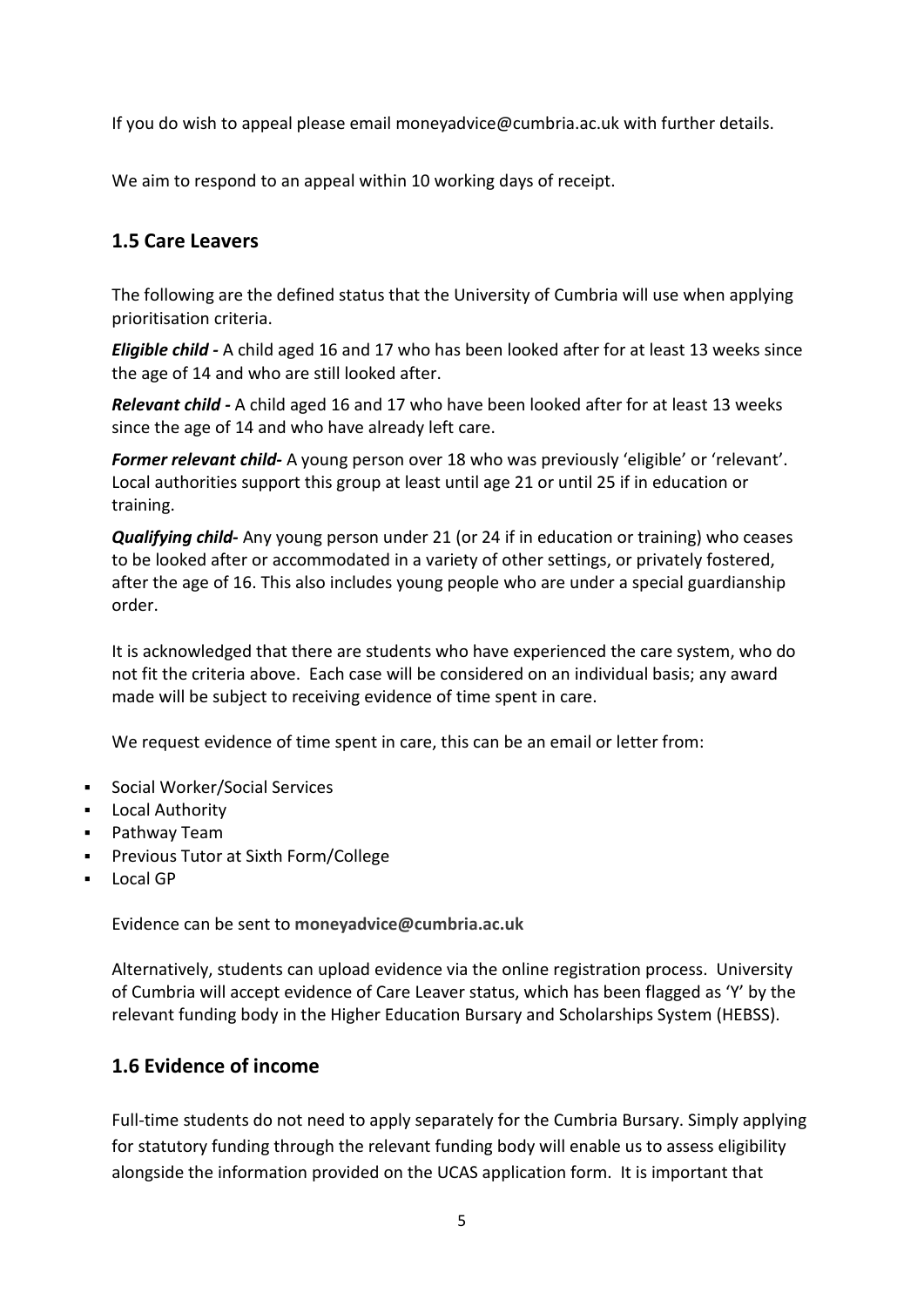students apply for income assessed student finance through their funding body (e.g. Student Finance England) as early as possible. In the application students and their sponsors must give consent to share financial information with the Higher Education Institution. The deadline to do this is **4 October 2021.**

We will use the household income provided in the HEBSS portal at the time of allocating Cumbria Bursary and Progression Scholarships. Students will not be reassessed following bursary allocation even if their financial situation changes.

## **1.7 Allocation and Payment of Awards**

Cumbria Bursaries for 2021/22 will be allocated to eligible students after 4 October 2021. Successful candidates will be notified in writing during October and November. Letters are sent via the Student Loans Company; these will be forwarded to the correspondence address given on the Student Finance application.

Payments are made directly in to the student's bank account in two instalments as follows:

50% on 30th November 2020 50% on 15th February 2021

# **1.8 Registration and payment checks**

The following checks will be made before awards are allocated on to the HEBSS system:

- 1. the student is fully registered on a qualifying course
- 2. qualifying course and highest qualification on entry
- 3. Verified residual income as assessed by SFE
- 4. For Progression Awards, student progressing from a partner college
- 5. Evidence of Care Leaver Status received (if applicable)

If an applicant fails the checks, the award cannot be paid and may be reallocated.

## **2.0 Changes post allocation**

# **2.1 Changes to Mode of Study/attendance**

Mode of study relates to the study intensity of your course e.g. full time or part time. A part-time student may become a full-time student and vice versa. If a student changes their mode of study, they will no longer be entitled to the Cumbria Bursary.